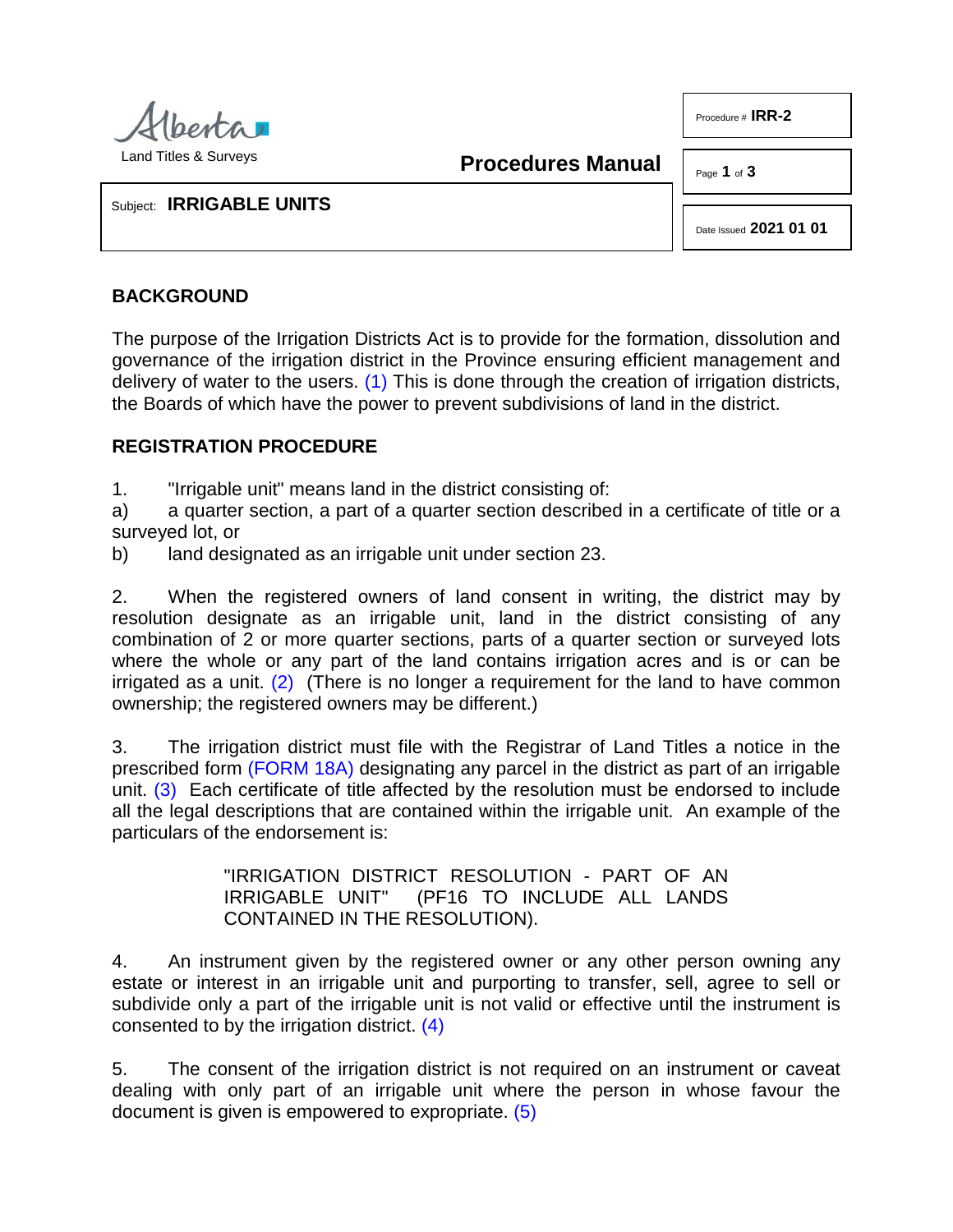6. The Land Titles Office will no longer require consent for utility right of ways granted to pipeline operators, (e.g.. Bow River Pipe Lines Ltd.) or for notice of security interests.

The SPIN2 document type to be used when creating a Document Registration Request (DRR) form is: Irrigation District Resolution

The code used for registration at Land Titles is: IRDR

7. An Irrigable Unit resolution may be discharged upon receipt of a notice in the prescribed form [\(FORM 18B\)](http://www.servicealberta.ca/pdf/ltmanual/IRR-FORM18B.pdf) that the resolution has been rescinded. [\(6\)](#page-2-5)

The SPIN2 document type to be used when creating a Document Registration Request (DRR) form is: Discharge by Order

The code used for registration at Land Titles is: DISO

## 8. **Examples of Irrigable Units**







**Sec. 2**



<span id="page-1-0"></span>By definition in section 1(s)(i), each of these quarter sections is an irrigable unit and any entire quarter section may be dealt with without consent unless the District has registered a resolution designating two or more as an "irrigable unit" pursuant to section 23(1).

The hatched portion described in a certificate of title by metes and bounds is an irrigable unit by definition in section 1(s)(i). No part of it may be dealt with without consent of the District.

The hatched portion has been designated by a registered resolution as an "irrigable unit" under section 23(1). Only the entire threequarter sections may be dealt with without the consent of the District.